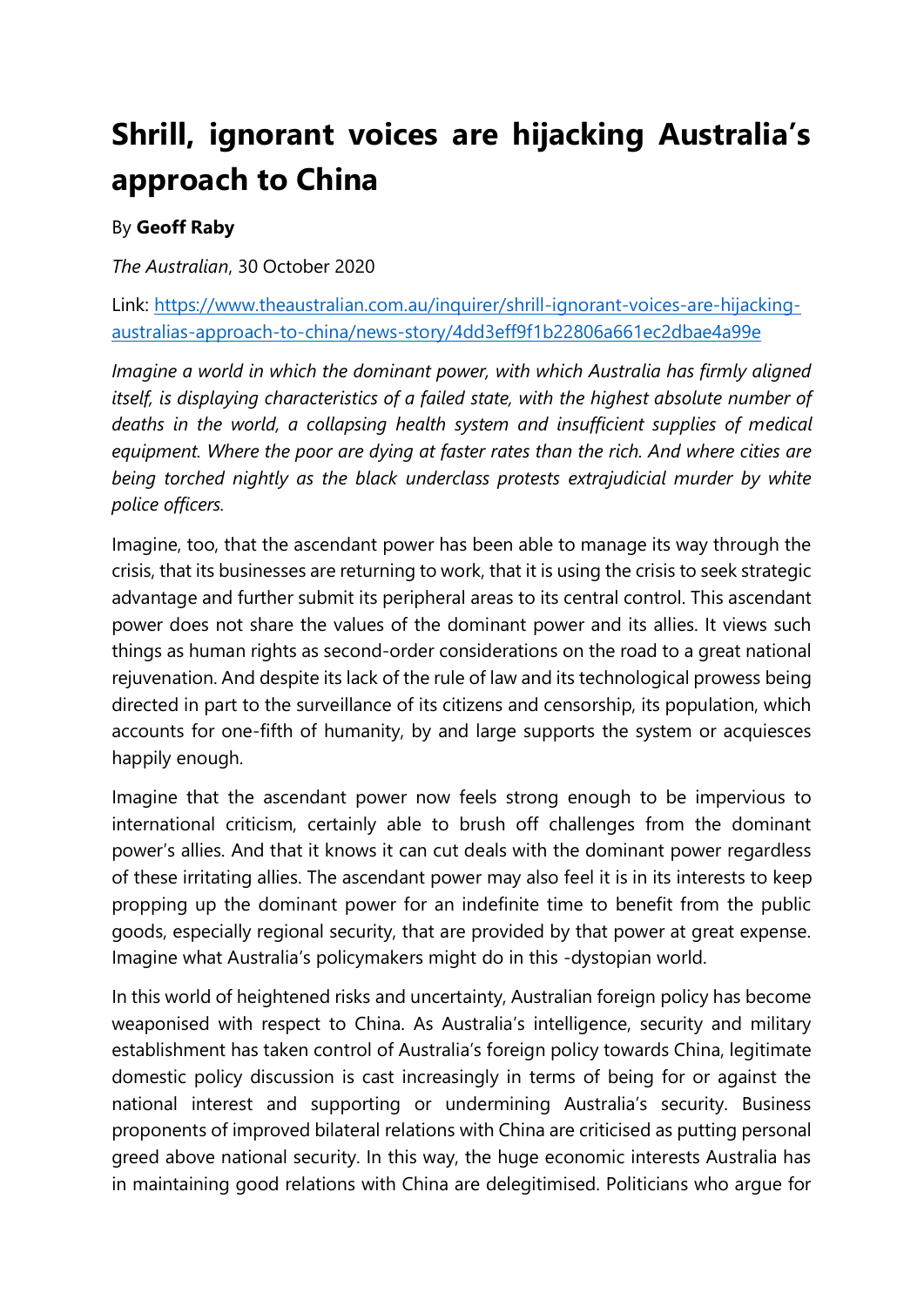greater balance in Australia's policies towards China are attacked as somehow being unpatriotic. A senior government senator has said, "We have Labor people willing to be basically apologists or ventriloquist dolls for the communist regime in China." The Opposition has become so wedged over China that it has been silenced.

China's bad behaviours, both within Australia and towards its regional neighbours, have reinforced each other to create a powerful narrative that China must be resisted at every turn. It was once a no-brainer that good relations with China were valuable for Australia — not as an end in itself, but as necessary to advance Australia's national interests, including but not limited to economic interests. This is no longer the case, and even hard-edged realist arguments for engagement with China are now dismissed as a new form of appeasement. It has never been explained why it is legitimate for major US arms manufacturers to fund the Australian Strategic Policy Institute, which is a leading proponent of the China "threat', but not for Australian resource companies to support China -Matters, which seeks to promote informed discussion of China within Australia.

Australia needs to find its way to a shared understanding of its long-term interests and from that maintain a disciplined and consistent foreign policy that is premised on Australia finding security in its region — be it defined as East Asia or the Indo-Pacific — and not from the region, as Paul Keating has said.

Australia has an abundance of soft power and needs to show its attractiveness to the world. It has some strategic weight with resources, but iron ore is one of the most plentiful minerals on earth and China will eventually diversify away from Australia for security reasons, if nothing else, while China's steel-intensive growth will fall over time. Australia's great attractiveness lies in a successful and open multicultural society that draws in students and tourists — people voting with their feet. Australia needs to project this to the world through ramped-up -cultural diplomacy programs, at the same time avoiding divisive and racially tinged public discussion of security and foreign policy. It needs to emphasise individual rights and freedoms, and avoid identity politics that elevate subgroup interests above those of the individual and hence the community at large. Above all, Australians need to be confident in the strength of their institutions — the rule of law, independence of the judiciary, accountability of security agencies to parliament, and independence of the media. Australia faces threats from all major powers in the new order, perhaps none more so than China, but it also has the resilience to resist and overcome. Political leaders in Australia should be building confidence among the public in the country's institutional strengths, not spreading fear.

An activist, imaginative, smart and modest foreign policy needs to be well resourced. Diplomacy, after all, is the only instrument realistically available to ensure Australia's